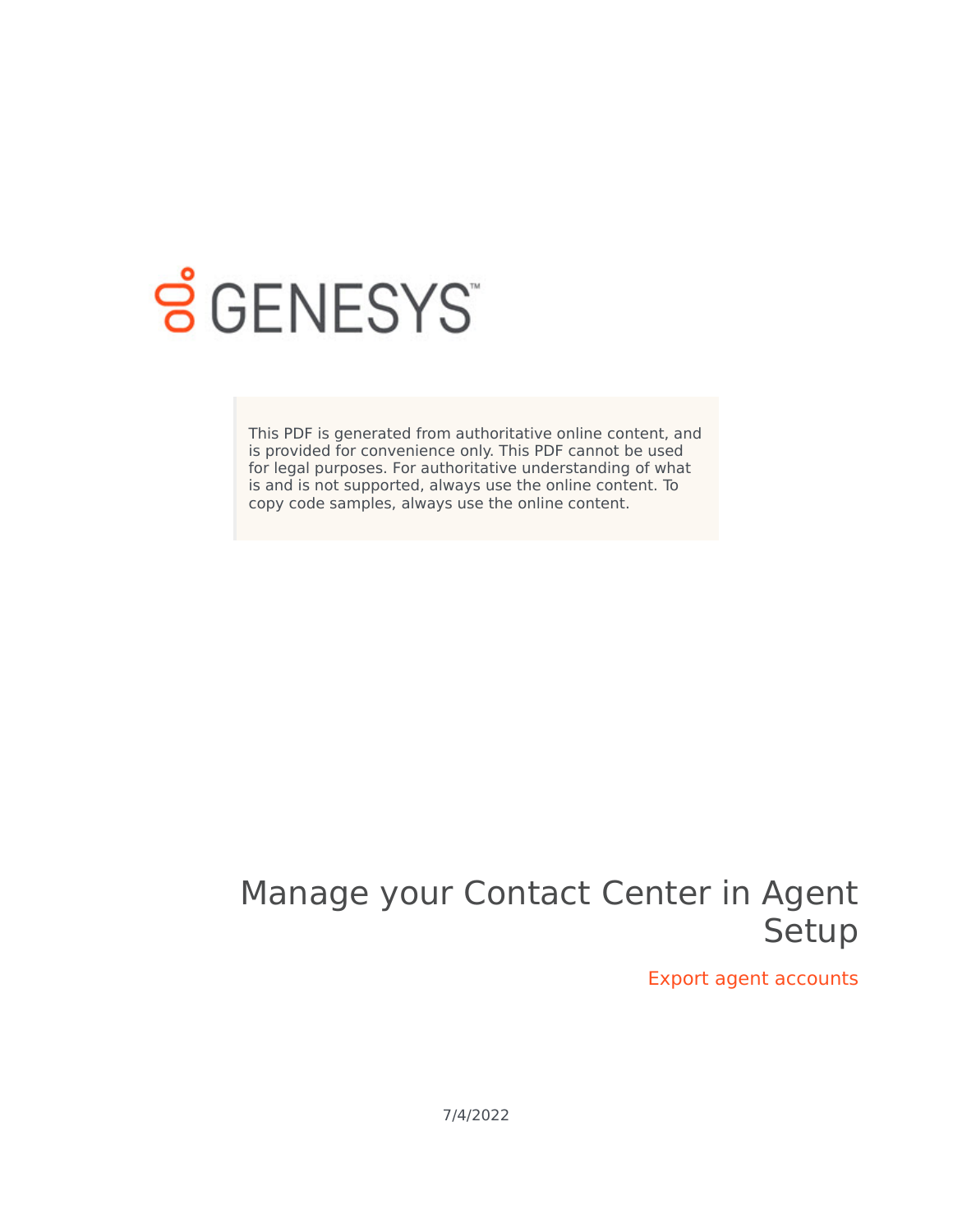### Contents

- 1 [How do I select the fields that I want to export?](#page-3-0)
- 2 [Where did my export go?](#page-4-0)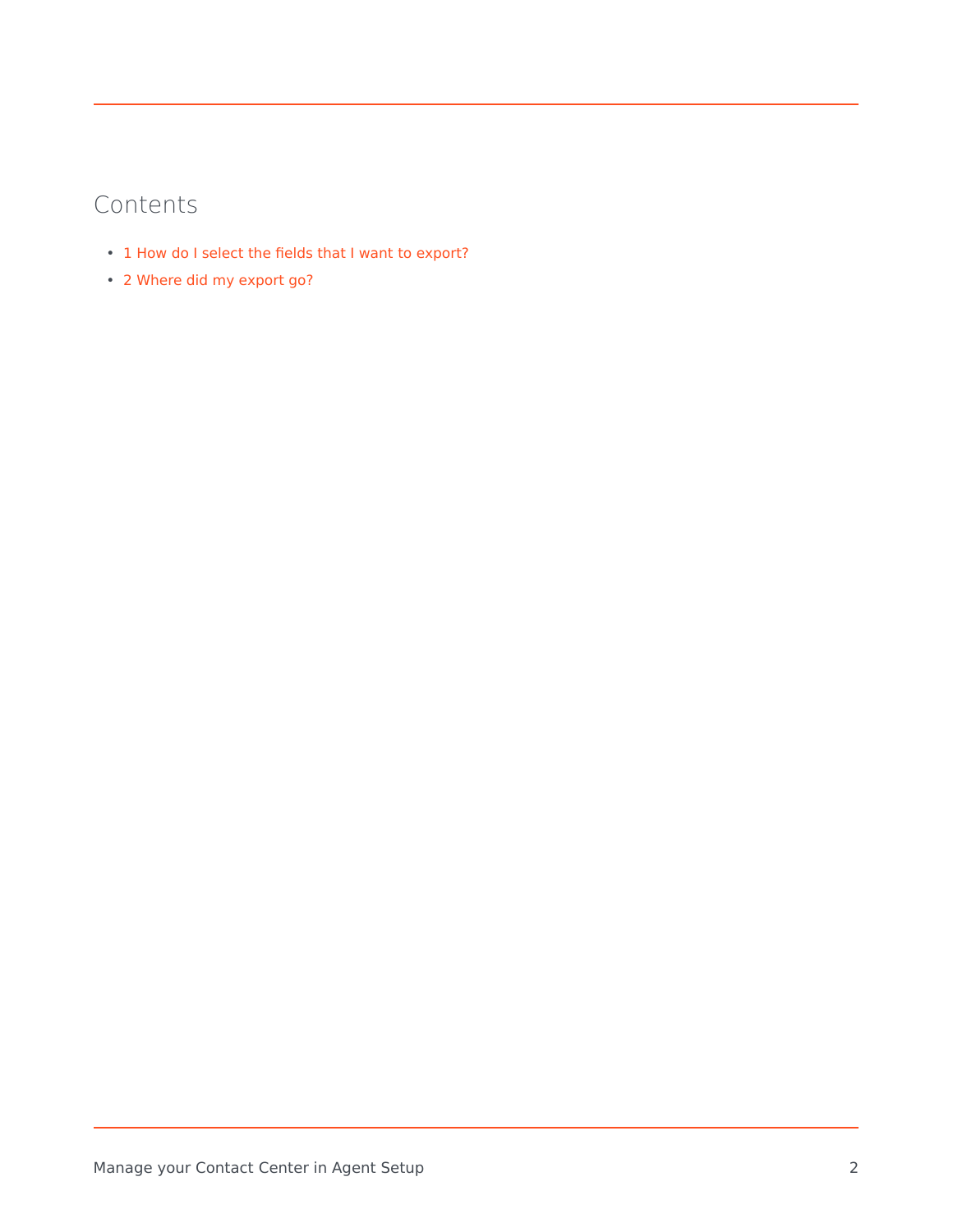

• Administrator

Learn how to export agent accounts using the Agent Setup application.

#### **Related documentation:**

• •

#### Tip

All Users who have the required roles and permissions set in Access Groups can perform these tasks.

There may be circumstances where you need to create a backup file of all your agent accounts or you might want to export agent accounts to update them using another application and then import them back in. When you export agent records, a spreadsheet document is downloaded to your local computer.

| ဓ<br><b>Agent Setup</b> |                                                           | <b>Contact Center Settings</b>        | <b>Agent Groups</b> | <b>Users</b>    | <b>Transactions</b><br><b>Data Tools</b> |                            | Audit<br><b>Operations</b> |                           |  |  |
|-------------------------|-----------------------------------------------------------|---------------------------------------|---------------------|-----------------|------------------------------------------|----------------------------|----------------------------|---------------------------|--|--|
|                         | <b>Add User</b><br>$\hat{\phantom{a}}$<br>+ Add User      |                                       |                     |                 |                                          |                            |                            |                           |  |  |
|                         | <b>Edit Users</b>                                         |                                       | ♦                   | <b>Username</b> | ⇔                                        | <b>Roles</b>               | <b>Skills</b>              |                           |  |  |
|                         |                                                           | <b>A</b> Delete Users                 | ames are empty      |                 | A_2230_4440451                           |                            | <b>Agent Desktop Agent</b> | No Skills Assigned        |  |  |
|                         | $\pm$ Export All<br>This candidate in ames are empty<br>÷ |                                       |                     | A_2230_4440452  |                                          | <b>Agent Desktop Agent</b> | <b>No Skills Assigned</b>  |                           |  |  |
|                         | $\Box$                                                    | First and last names are empty        |                     |                 | A_2230_4440453                           |                            | <b>Agent Desktop Agent</b> | <b>No Skills Assigned</b> |  |  |
|                         | $\Box$                                                    | First and last names are empty        |                     |                 | A_2230_4440454                           |                            | <b>Agent Desktop Agent</b> | <b>No Skills Assigned</b> |  |  |
|                         | $\Box$                                                    | First and last names are empty        |                     |                 | A_2230_4440455                           |                            | <b>Agent Desktop Agent</b> | <b>No Skills Assigned</b> |  |  |
|                         | □                                                         | First and last names are empty        |                     |                 | A 2230 4440456                           |                            | <b>Agent Desktop Agent</b> | <b>No Skills Assigned</b> |  |  |
|                         |                                                           | <b>First and last names are empty</b> |                     |                 | A_2230_4440457                           |                            | <b>Agent</b>               | <b>No Skills Assigned</b> |  |  |

On the **Users** page, you can export all users or a subset of users.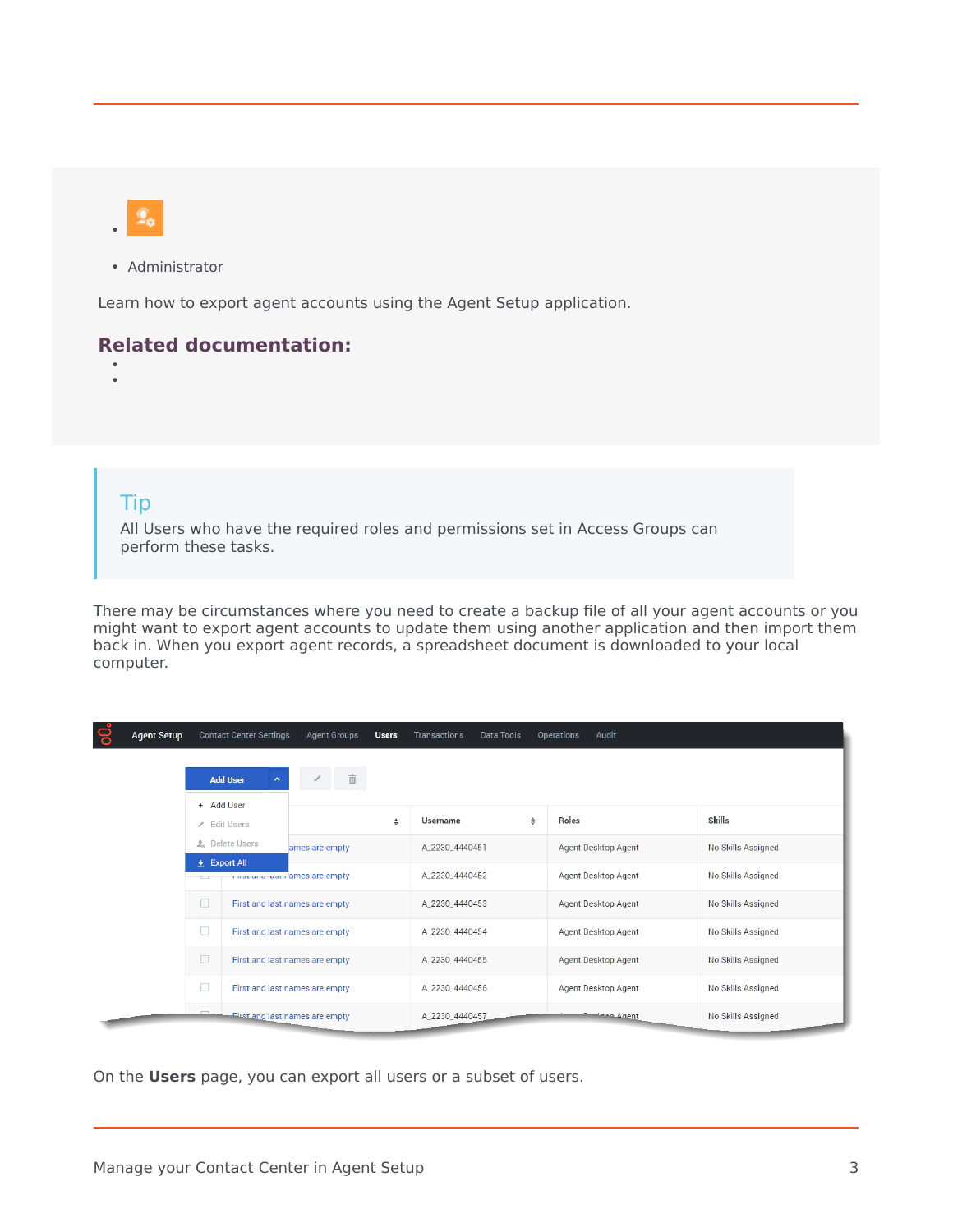- **Export All**: Click the down arrow on the **User Actions** menu and select **Export All**.
- **Export Selected**: To select a subset of users, select the users and then select **Export Selected** from the **User Actions** menu. You can select the users by:
	- Click the check boxes next to the users you want to export.
	- Filter the list of users by using the search boxes at the top of the **Users** list and then click **Select All** or individually select the users you want to export.

#### <span id="page-3-0"></span>How do I select the fields that I want to export?

| ×<br><b>Export Users</b>                                    |                                  |               |  |  |  |  |  |  |  |
|-------------------------------------------------------------|----------------------------------|---------------|--|--|--|--|--|--|--|
| Please select fields to export, fields with * are required. |                                  |               |  |  |  |  |  |  |  |
| File Name: <sup>*</sup>                                     |                                  | users         |  |  |  |  |  |  |  |
|                                                             |                                  |               |  |  |  |  |  |  |  |
| п                                                           | $\frac{\Delta}{\nabla}$<br>Field |               |  |  |  |  |  |  |  |
| ٠                                                           | Import Action                    | <b>UPDATE</b> |  |  |  |  |  |  |  |
| П                                                           | Access Group                     |               |  |  |  |  |  |  |  |
| ☑                                                           | Agent Groups                     |               |  |  |  |  |  |  |  |
| п                                                           | Annex                            |               |  |  |  |  |  |  |  |
| □                                                           | Change Password                  |               |  |  |  |  |  |  |  |
| ☑                                                           | Default Place                    |               |  |  |  |  |  |  |  |
| ☑                                                           | Email                            |               |  |  |  |  |  |  |  |
| п                                                           | Employee Id                      |               |  |  |  |  |  |  |  |
| п                                                           | Enabled                          |               |  |  |  |  |  |  |  |
| ГZ,                                                         | Extension                        |               |  |  |  |  |  |  |  |
| Cancel<br><b>Export</b>                                     |                                  |               |  |  |  |  |  |  |  |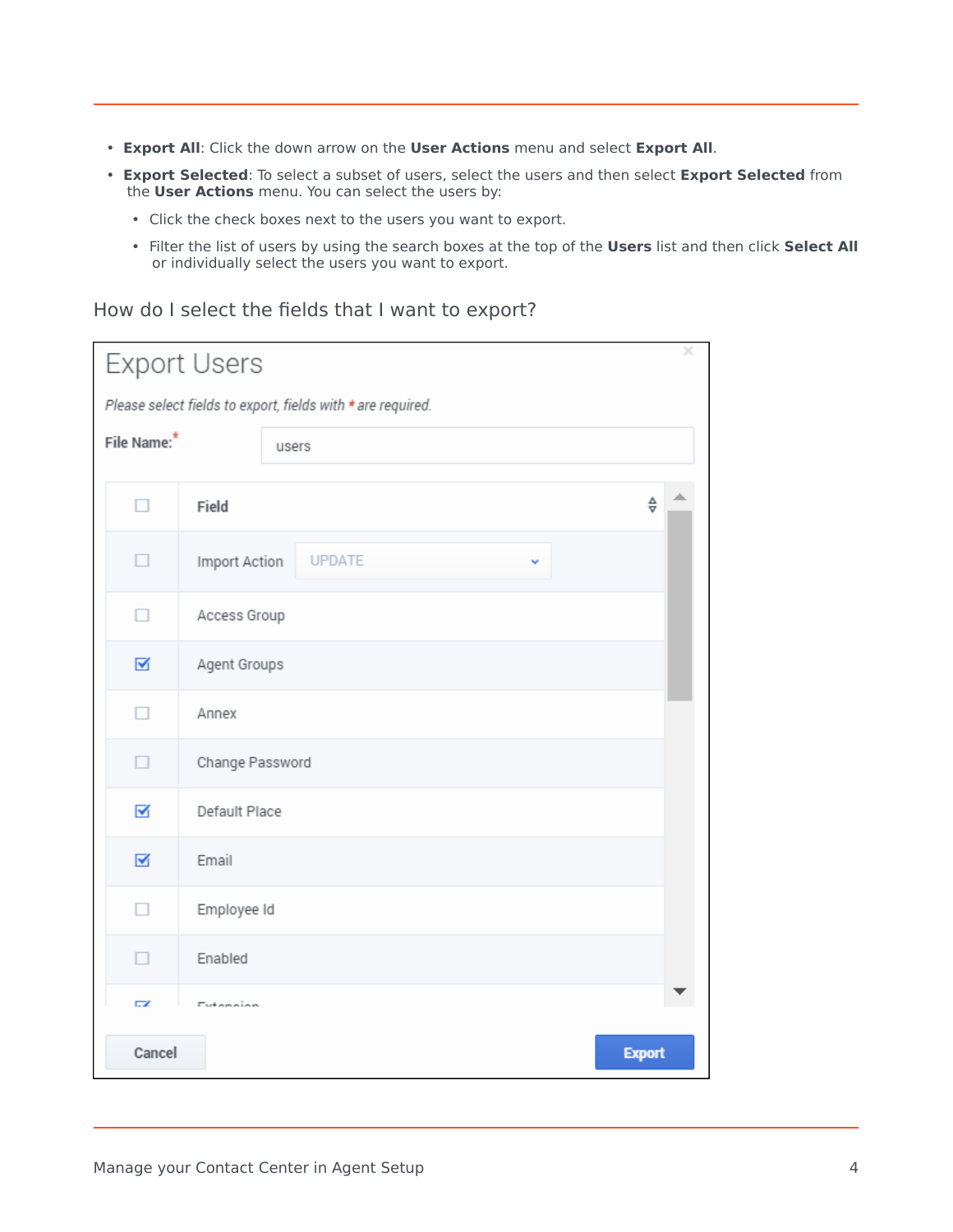On the **Export Users** window, you can give your exported file a custom name. This makes it easier for you to locate on your local system after you export. You can either accept the default selections or customize the list. If you want to export all fields, select the check box at the top of the list, next to the **Field** label.

#### Important

- If you are exporting your user accounts as a means to modify the records and then import them back in, select the **Import Action** field. If you don't select this field, the .CSV file will not import correctly.
- If you are including Skills in your export, the skill level must be zero or greater for it to be listed in the export files.

#### <span id="page-4-0"></span>Where did my export go?

| <b>Export Users</b>                           |                                                                              |   |  |  |  |  |  |
|-----------------------------------------------|------------------------------------------------------------------------------|---|--|--|--|--|--|
|                                               | Please select fields to export, fields with * are required.                  |   |  |  |  |  |  |
| File Name: <sup>*</sup>                       | users                                                                        |   |  |  |  |  |  |
|                                               | 100%                                                                         |   |  |  |  |  |  |
|                                               |                                                                              |   |  |  |  |  |  |
| Field                                         | $\frac{\Delta}{\nabla}$                                                      |   |  |  |  |  |  |
|                                               | <b>UPDATE</b><br>Action                                                      |   |  |  |  |  |  |
| B<br>A                                        | Ċ<br>G<br>D<br>F<br>н                                                        | κ |  |  |  |  |  |
| Username First Name Last Name Email<br>1<br>2 | <b>Extension Extension, Extension: Folder</b><br>Place Nam Place Nam Place N |   |  |  |  |  |  |
| $\frac{3}{4}$                                 |                                                                              |   |  |  |  |  |  |
| 5<br>6                                        |                                                                              |   |  |  |  |  |  |
| $\frac{7}{8}$<br>9                            |                                                                              |   |  |  |  |  |  |
|                                               |                                                                              |   |  |  |  |  |  |

When the progress bar at the top of the **Export Users** window reaches 100 per cent, the document is completely downloaded to your local computer. How you access your downloaded files varies by operating system. In general, you can open your **Downloads** folder, and look for the **.csv** file that corresponds to the file name you specified.